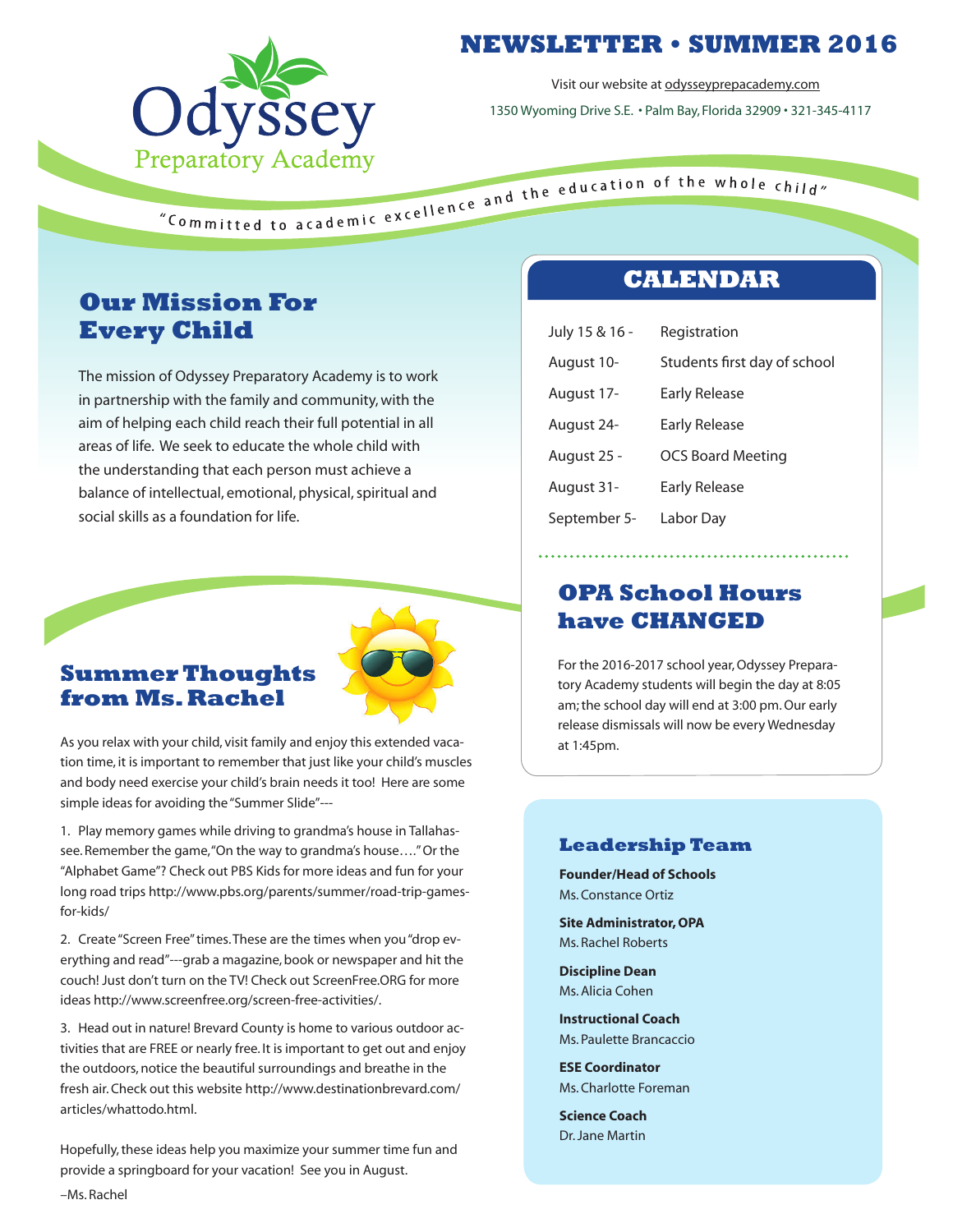# **Summer Registration**

#### **Required for All Odyssey Preparatory Academy Families**

#### **Friday, July 15, 2016: 12pm to 3pm Saturday, July 16, 2016: 10am to 1pm In the Café at our Campus**

*Odyssey Families who did not purchase a 2015-2016 yearbook will have the chance during July 2016 Registration!*

#### **Please be prepared to complete the following for your student(s):**

- Lunch Application
- Bus Assignment & Authorization to Ride
- Elementary Students: Teacher Assignments
- Final Schedules for Junior/Senior High Students
- Before and After-Care Registration
- Health Card
- Student fees (check or money order only… Cash will not be accepted)
- All 'Dress for Success', school conduct, cell phone, technology, and bus behavior agreements

#### **The following documents must be provided in order to successfully complete the registration process for the 2016-2017 school year beginning August 10, 2016:**

- Birth certificate (Kindergarten & all new students)
- Current Immunization form (Grades: K, 7, 9, & all new students)
- Current Physical Exam (Grades: K, 7, 9, & all new students)
- IEPs, EPs, Behavioral Plans, 504 Plans (All new students as applicable)

# **Bus Transportation**

Odyssey Preparatory Academy provides bus transportation to students who live between two and four miles from the school – more miles might be allotted as per established bus routes. A bus slip must be completed for families who wish to sign up for bus services. Bus assignments will be available during summer registration. Each student is allowed one designated bus stop. Changes to assigned routes or bus transportation needs will not be permitted until a new registration form is completed.

# **School Supply Lists**

School Supply Lists are available for Kindergarten thru 6th grade students from the front office for each Odyssey Charter School, and at www.odysseypreparatoryacademy.com.



### **School Uniforms: 2016-2017 Updates**

All Odyssey Preparatory Academy students are required to wear a school uniform. Our uniforms can be purchased through our uniform provider: All Uniform Wear • 2585 W. New Haven Ave. (Rte. 192) • West Melbourne, FL. 32904 • www.alluniformwear.com • (321) 608-3845

 *Discount coupons will be available during Summer Registration at all campuses*.

- Uniforms eliminate pressure to wear brand name clothing
- Uniforms help school officials recognize intruders who come to the school

### **Volunteering**

A part of Odyssey Preparatory Academy's mission is based on the sustained partnerships made with the families and within the communities served. Because of this, our Odyssey Families are encouraged to volunteer a certain amount of hours each school year. The annual requirement is 18 volunteer hours for one student, and 25 volunteer hours for two or more students.

Brevard Public Schools conducts criminal history background checks on all volunteers. All potential Odyssey volunteers are required to complete a Brevard Public Schools Volunteer Application. To complete the online volunteer application, please visit: http://www.edline.net/pages/Brevard\_County\_Schools/BPS\_Links/ Volunteer\_Information

*NOTE: All volunteers fingerprinted December 1, 2009, or later will be automatically grandfathered in to the new system free of charge as a level A PLUS volunteer. All grandfathered volunteers will expire five years from the original fingerprint date.*



### **Before and After-School Enrichment Programs**

#### **Before-Care:**

Do you have to be to work before school starts? Does your boss get grumpy when you show up late for that 7:45 am meeting? Good News! We at OPA offer Before-Care every day beginning at 6:00 am. During this time, students participate in art projects, a variety of team-based games, and social fun. Students also have time to get their last-minute homework completed and to study their spelling words! Every student enjoys a healthy breakfast in the café before the school day commences at 8:00 am.

You may find registration forms are in the front office of Odyssey Preparatory Academy.There is a one-time registration fee of \$25.00 per family. The weekly rate for Before-Care is \$35.00 per week and the daily drop-in rate is \$8.00 per day.

#### **After-Care:**

Have a sibling who attends OCS Jr. Sr. High? Is grandma to busy to watch the kids after school? No Worries!!! We at OPA offer After-Care daily until 6:30pm each day, which includes a healthy snack to tide them over until dinner. Students are grouped by grade and activities include: yoga, art projects, hiking our nature trails, digital learning activities in the state-of-the-art computer labs, and homework support with a Certified Teacher.

You may find registration forms the front office of Odyssey Preparatory Academy.There is a one-time registration fee of \$25.00 per family. Did we mention that our rates for After-Care (\$55.00 per week) and the daily drop-in rate (\$12.00 per day) are amongst the most affordable in the area? Please be sure to sign up for After-Care during on-site registration!

#### **Before and After-Care payments are due every Monday** (via check or money order payable to OPA). Please place payments in

the deposit box in the main office drop box.

For more information about Before and After-Care Enrichment at Odyssey Preparatory Academy, please contact: Diane MacGilvray MacgilvrayD@odysseyprepacademy.com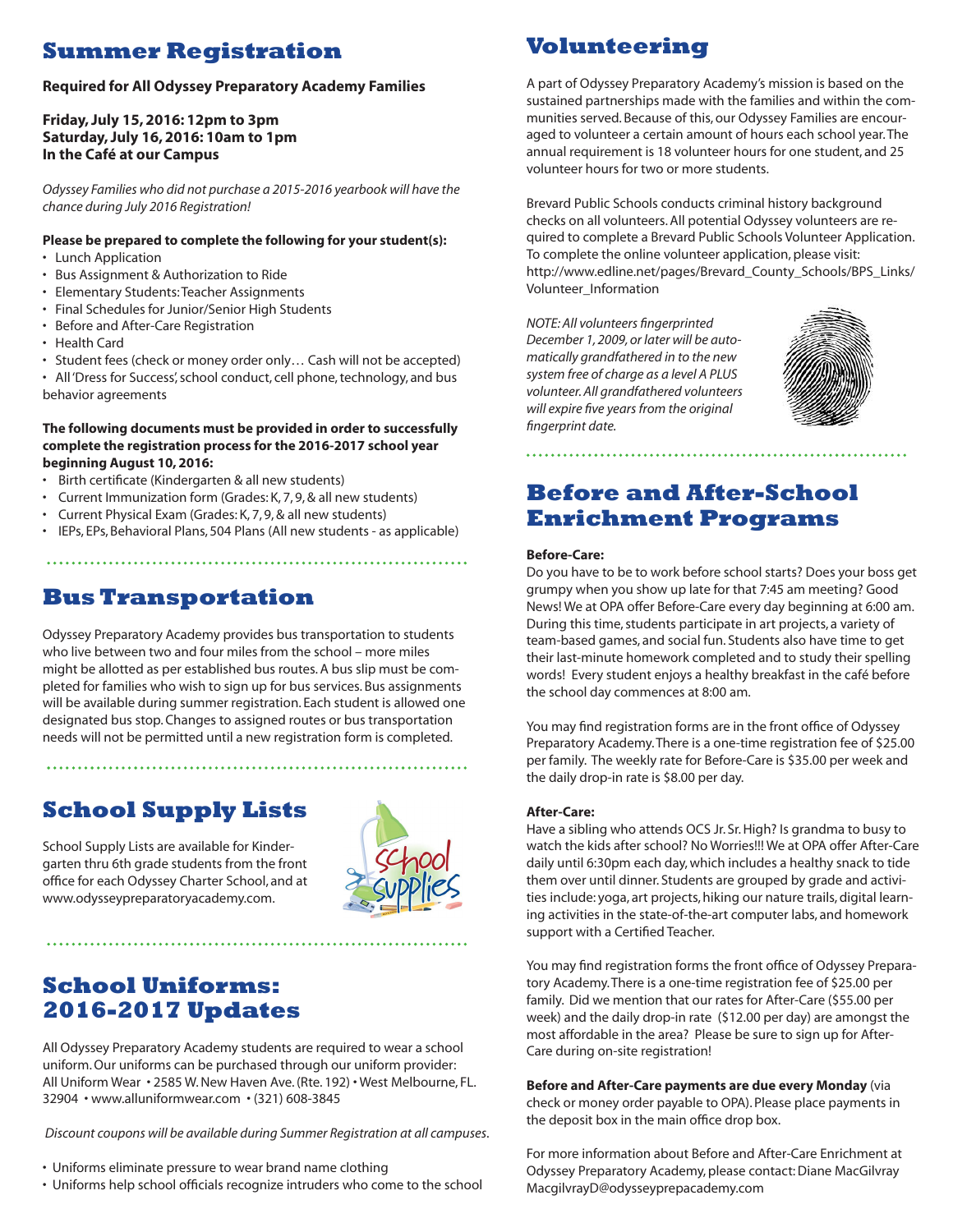### **Voluntary Pre-Kindergarten (VPK):**



Montessori Village Green, located at Odyssey Preparatory Academy provides tuition based preschool and VPK programs. Both offer an integration of Montessori and Classical Education, providing a holistically integrated curricu-

lum approach to learning focusing on the whole-child: heart, mind, socio-emotional, and spirit.

Our Lead Teachers are Montessori Certified with over 60 years of combined teaching experience. In fact, we recently received a 100% VPK Readiness Rate. This prestigious recognition of our program means that 100% of our VPK graduates were prepared for kindergarten based on the Florida Early Learning Standards.

We offer our preschool and VPK services every morning and afternoon, Monday - Friday. Our Montessori Village Green also offers a full-day option: 8:30am-3:30pm, tuition is based on a wrap-around calculation.

Montessori Village Green preschool is offered to children aged three, and our Montessori Village Green VPK is available for children who age four on or before September 1, 2016. In line with supporting the needs of all families, please visit: elcbrevard.org, to receive a VPK voucher, which provides families with three hours of tuition-free VPK education. Families may choose to use this three hour, tuition-free VPK voucher as follows: Morning VPK (8:30am-11:30am); or Afternoon VPK (12:30pm-3:30pm).

For the 2016-2017 school year, availability is as follows: Montessori Village Green at Odyssey Preparatory Academy: 1350 Wyoming Dr. SE, Palm Bay

- VPK: 8:15am-11:15am tuition-free (mornings only)
- VPK: 8:15am-3:15pm wrap-around tuition (full-day)

The front office staff can provide registration folders at Odyssey Preparatory Academy.

For more information, please contact Amy White, Director by email: WhiteA@odysseycharterschool.com or by phone: (321) 733-0442 Ext. 126.



### **OPA Welcomes JiJi and Spatial Temporal Mathematics**

Created by MIND Research Institute, Spatial Temporal (ST) Math is a game-based instructional program designed to boost math comprehension and fluency



through visual learning. Designed to be integrated with classroom instruction, ST Math incorporates the latest research in learning and the brain, promotes mastery-based learning and deep mathematic understanding.

OPA will be the first school in Brevard County to implement (ST) Math and is excited to bring this innovative, visual component into our mathematics instruction. In support of our first year of (ST) Math, OPA has created a state-of-the-art computer lab in addition to our current lab. This program has a wonderful home-based option, where your child can access all the exciting, math comprehension visual games at home as well.

### **Our Leveled Library and Book Room is OPEN**

Thanks to Ms. Frey and her team of volunteers, OPA students have a brand-new leveled library for the 2016-2017 school year. Purchased

with a large federal grant, our leveled library will house individual titles as well as a leveled book room for guided reading. Your child will now have access to over 30,000 titles and will visit the Leveled Library weekly with their class!



### **OPA's STEM LAB is READY**

OPA is also creating a full-time STEM (Science, Technology, Engineering and Math) lab. Students will be able to explore the connections between and among STEM subjects and the relationships these have with the world around us. Ms. Meghan Bigwood, an expert in STEM learning, will lead the lab experiences with students during the 'specials rotation'.